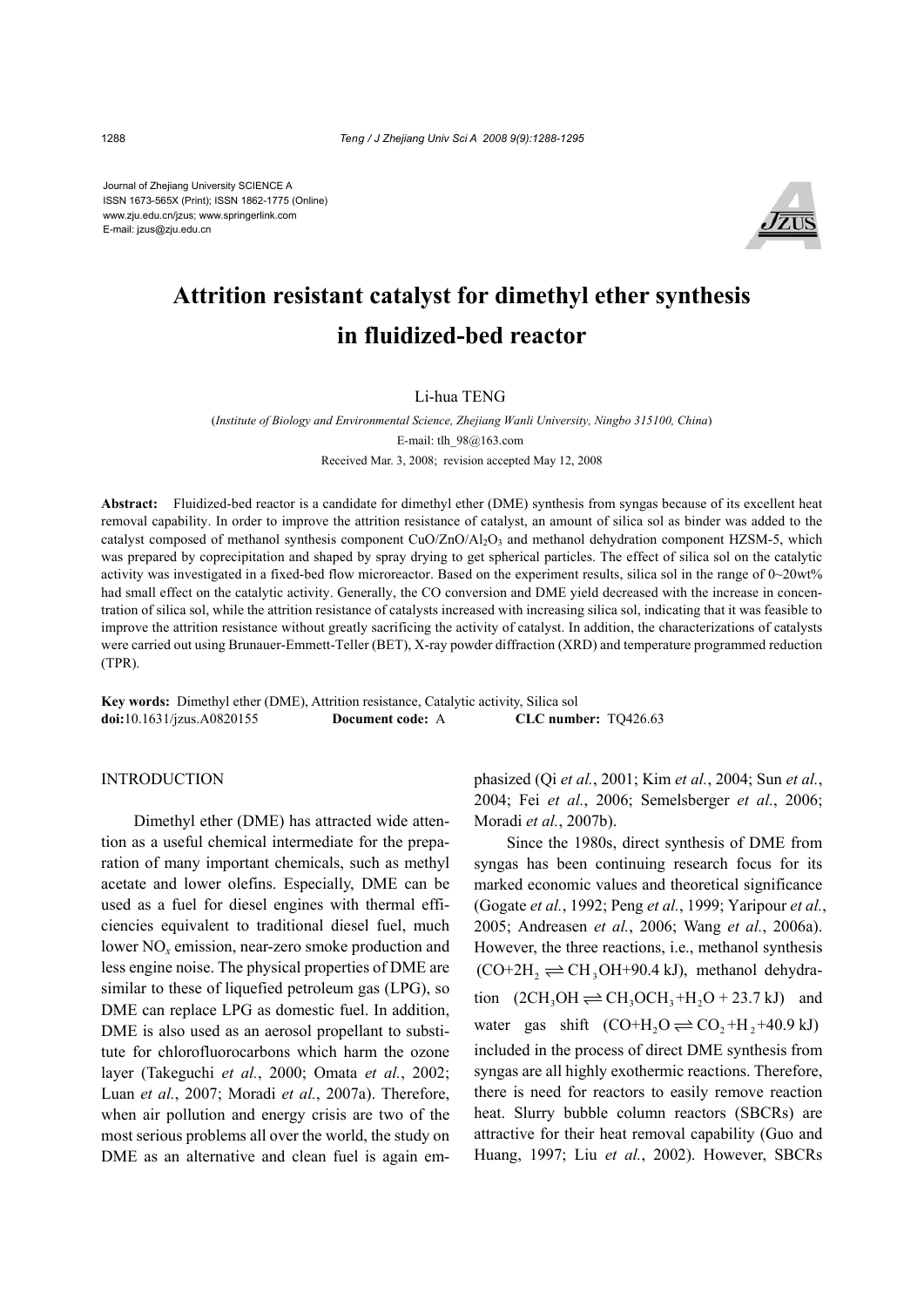encounter serious mass transfer problem due to the introduction of inert liquid phase such as waxy liquid for efficient heat removal, which becomes the drawback of industrial production of DME. Xiao and Lu (2002) proposed to synthesize DME in fluidized-bed reactor. Fluidized-bed reactors show better heat removal property because of the movement of catalyst particles in the bed. It has been calculated that the coefficient of heat transfer in fluidized-bed reactor is five times as much as that in SBCRs. Furthermore, it was reported (Wang *et al.*, 2001) that in the slurry reactor the CO conversion was about 17%, the selectivity of DME was 70% at the conditions of *T*=260 °C,  $P=4.0$  MPa,  $H<sub>2</sub>/CO=1.0$  (v/v), and gas space velocity of 3000 ml/ $(g-h)$ . Under the same conditions, in the fluidized-bed reactor CO conversion and DME selectivity can be as high as up to 48.5% and 97.0% (Teng, 2004), while in a fixed-bed reactor, the corresponding levels are 10.7% and 91.9% (Lu *et al.*, 2002). Obviously, the fluidized-bed reactor demonstrates a considerable DME productivity improvement over both the fixed-bed and the slurry reactor. Therefore, one can conclude that among different reactors the fluidized-bed is the most promising candidate for conducting the DME synthesis from syngas.

However, catalysts used in fluidized-bed reactor are subject to attrition from collision between catalyst particles and the reactor wall which can result in loss of catalyst and plugging of filter (Ray *et al.*, 1987; Petukhov and Kalman, 2003). So attrition resistance is one of the critical parameters in the development of catalysts. The objective of this study is to develop a kind of catalyst suitable for fluidized-bed application with high catalytic performance and high attrition resistance. The catalyst presented in this paper is based on Cu base catalyst and HZSM-5, prepared by a conventional coprecipitation method (Ramos *et al.*, 2005). The method to improve attrition resistance is to introduce silica sol as binder to the active components, followed by spray drying which yields spherical particles favorable for fluidized-bed reactor application (Bukur *et al.*, 2005). However, improvement in attrition resistance at the expense of activity and selectivity of catalyst is undesirable. To determine if the silica sol is feasible in improving the attrition resistance without sacrificing the activity of catalyst, the effect of silica sol on the catalytic performance and attrition resistance was studied.

# EXPERIMENTS

#### **Catalyst preparation**

The catalysts used in this study were prepared by a conventional coprecipitation method and shaped by spray drying. These catalysts had the same composition of CuO,  $ZnO$ ,  $Al_2O_3$  and HZSM-5 but with different concentrations of silica sol. The process of catalyst preparation was described in detail as follows. First, it was precipitated from an aqueous solution of  $Cu(NO<sub>3</sub>)<sub>2</sub>$  and  $Zn(NO<sub>3</sub>)<sub>2</sub>$  by dropwise addition of a 1 mol/L aqueous solution of  $Na<sub>2</sub>CO<sub>3</sub>$  at 80 °C to a final pH value of 7. Then, the mixture was thoroughly washed by deionized water to remove the sodium ion and then  $Al(OH)$ <sub>3</sub> power was added to the precipitate. At this time the composition of catalyst was 38 CuO/38 ZnO/8  $Al_2O_3$  by weight, which was the active component for methanol synthesis. It contained 9.5 parts by weight (pbw) of  $Al_2O_3$ . Following this, the acid dehydrogenation component HZSM-5 was thoroughly mixed with the above precipitate. The ratio of the methanol synthesis component to the acid dehydrogenation component is 5:1 by weight. After that, silica sol (pH  $4\neg 5$ , less than 0.05 wt% of sodium, 25 wt% of silica, provided by Qingdao Sea Chemical Research Institute) of different parts by weight as binder was added and blended completely. Finally, the slurry was spray dried in a spray drier with dimensions of 1.8 m inside diameter and 6.8 m total high to obtain spherical particles. The spray-dried catalyst was calcined at 350 °C for 3 h in a muffle furnace.

Spray dryer operating conditions have much effect on the particle characteristics. In order to obtain the suitable operating conditions, the effect of operating conditions on the particle size distribution and morphology was studied. Based on the experimental results obtained, it was determined that the appropriate parameters were nozzle diameter of 0.9 mm, pressure of 2 MPa, feed rate of 30 L/h, the inlet temperature of 300 °C and outlet temperature of 140 °C. The detail results were described in (Teng, 2004).

## **Reaction studies**

The catalytic property of catalysts for DME synthesis from syngas was tested in a laboratory-scale high-pressure and high-temperature stainless fixedbed reactor. The reactor had a size of Φ10 mm×300 mm and contained 2.0 g of packed catalysts (40~80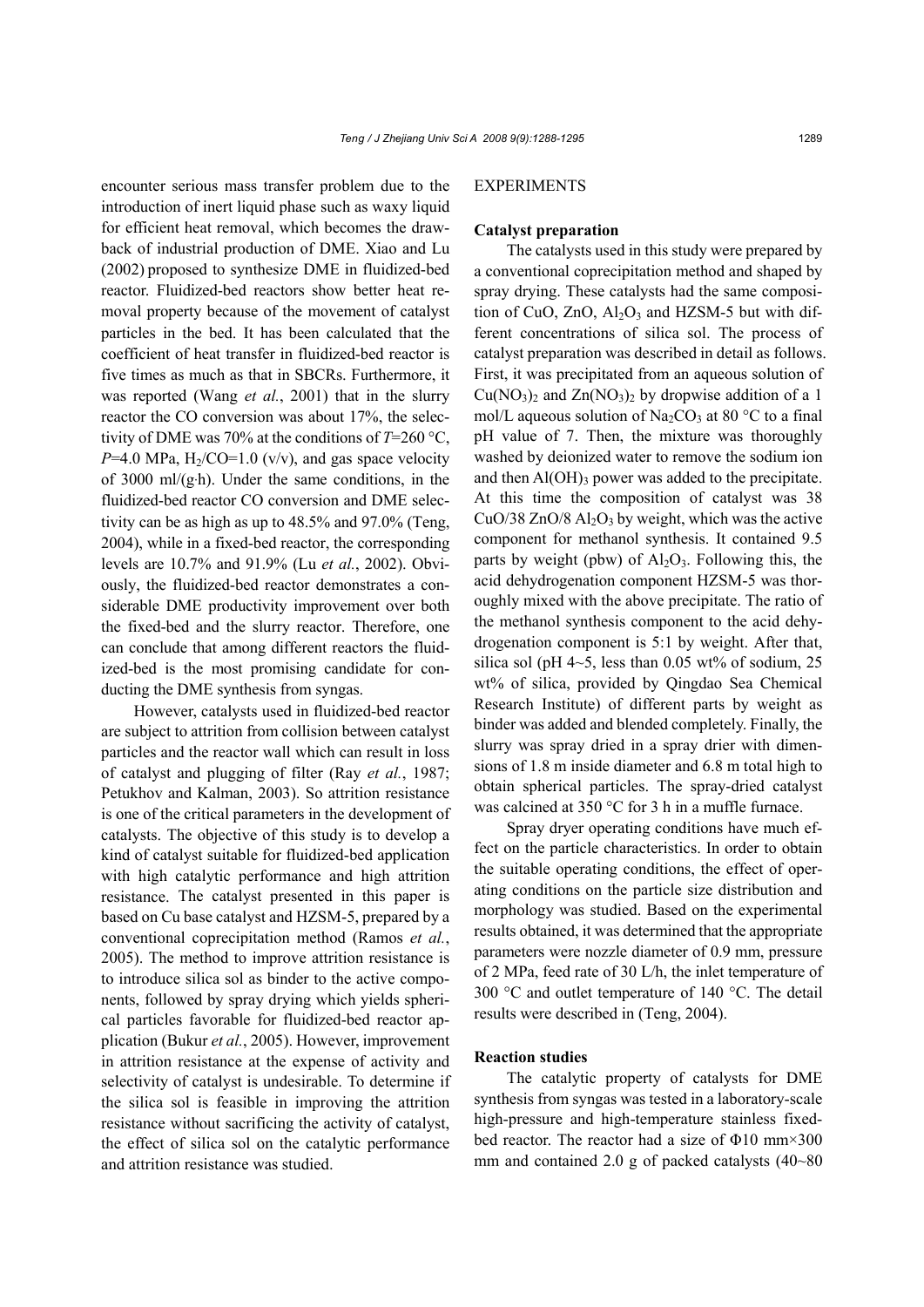meshes). These catalysts were supported between two layers of quartz, the upper layer of which was used to preheat the reactants. A thermocouple was located at the level of the catalysts in the reactor. Gas flow rate was controlled by mass flow controller. The reaction pressure was controlled by back pressure valve. The downstream line from the reactor exit to the analysis system was coated by heating belt to avoid the condensation of water and methanol formed during reaction. Before the feed gas was introduced, catalysts need to be reduced with pure  $H_2$  at the normal pressure and a flow rate of 100 ml/min according to the following heating program: heating up from room temperature to 300  $\degree$ C at a heating rate of 1  $\degree$ C/min and then keeping for 3 h.

Following catalyst reduction, the reactor temperature was decreased to reaction temperature and  $H<sub>2</sub>$  flow was stopped, followed by syngas at a space velocity of 3000 ml/(g·h). The syngas was a premixed gas of CO and  $H_2$  (H<sub>2</sub>/CO=1, v/v). The reactor system was then pressurized to 3 MPa. After achieving the desired process condition of 260 °C, 3 MPa, 3000  $m/(g \cdot h)$ , the sample was analyzed every other 0.5 h till the activity of catalyst reached a stable state.

All the products and feed gas were analyzed by an online 7890T gas chromatograph made by Shanghai Tianmei Scientific Instrument Factory in China that was coupled with a CDMC-1EX integrator. The different gases to be analyzed were separated by a column filled with GDX-101. A thermal conductivity detector (TCD) was used to detect reaction products. The CO conversion and DME yield were defined as follows:

$$
X_{\rm CO} = \frac{F_{\rm in} y_{\rm co,in} - F_{\rm out} y_{\rm co,out}}{F_{\rm in} y_{\rm co,in}} \times 100\% \text{ (mol/mol)},
$$
  

$$
Y_{\rm DME} = \frac{2F_{\rm out} y_{\rm DME,out}}{F_{\rm in} y_{\rm co,in}} \times 100\% \text{ (mol/mol)},
$$

where  $F_{\text{in}}$  is gas flow rate at inlet of reactor (mol/min);  $F_{\text{out}}$  is gas flow rate at outlet of reactor (mol/min); *y*co,in, *y*co,out, *y*DME,out are percent by molar of CO at inlet, outlet and molar of DME at outlet, respectively.

#### **Catalyst characterization**

Detailed physical and chemical characterization of catalysts was carried out using the following analytical techniques. Morphology information for each sample with different binder parts by weight was achieved by a Japanese JSM-6360 LV from JEOL scanning electron microscope (SEM) at an accelerating voltage of 15.0 kV. The samples were coated with palladium before SEM measurements to avoid charging problems.

The attrition of the catalysts was measured using test method ASTM-D-5757-95 in a fluidized-bed test system with 26 mm (diameter)×2500 mm (height). Particle sizes less than 20 μm are considered fines. The fine collection was weighed before and after the test. The system consists of a vertical attrition tube made from stainless steel with 2000 mm long and 26 mm inside diameter. There is an orifice plate attached to the bottom of this tube. Above the attrition tube is the setting chamber with a 100 mm inside diameter. The gas outlet of the setting chamber is connected with a filter in order to prevent fine particle loss. The attrition loss is calculated from the fine particles to give a relative estimation of the attrition resistance of the catalyst. The attrition loss is based on the fine loss after 4 h. To further illustrate the attrition resistance of the catalyst prepared, a kind of industrialized catalyst  $Cu/SiO<sub>2</sub>$  for fluidized-bed reactor was used for comparison. The attrition loss of different catalysts was tested under the same test condition.

Particle size distribution (PSD) of catalyst particles was analyzed using an American LS (AccuSizerTM 780) particle size analyzer from company of Particle Sizing Systems (PSS). This system was controlled with a computer system, and the output from the computer provided a plot of volume percentage vs particle size interval. The sample was measured before and after attrition measurement.

The Brunauer-Emmett-Teller (BET) specific surface area of the catalysts was determined, based on  $N_2$  physic sorption at liquid nitrogen temperature on a micromeritics ASAP 2010 system. The samples were degassed at 393 K for 1 h prior to each measurement.

X-ray powder diffraction (XRD) patterns were obtained on a Rigaku D/max 255 VB/PC X-ray unit, and the XRD patterns were recorded for  $2\theta$  from  $5^{\circ}$ to 75 $\degree$  using Cu K<sub>a</sub> radiation. Analyses were conducted using a continuous scan mode at a scan rate of 8°/min.

For determination of the reduction behavior of the catalysts, temperature programmed reduction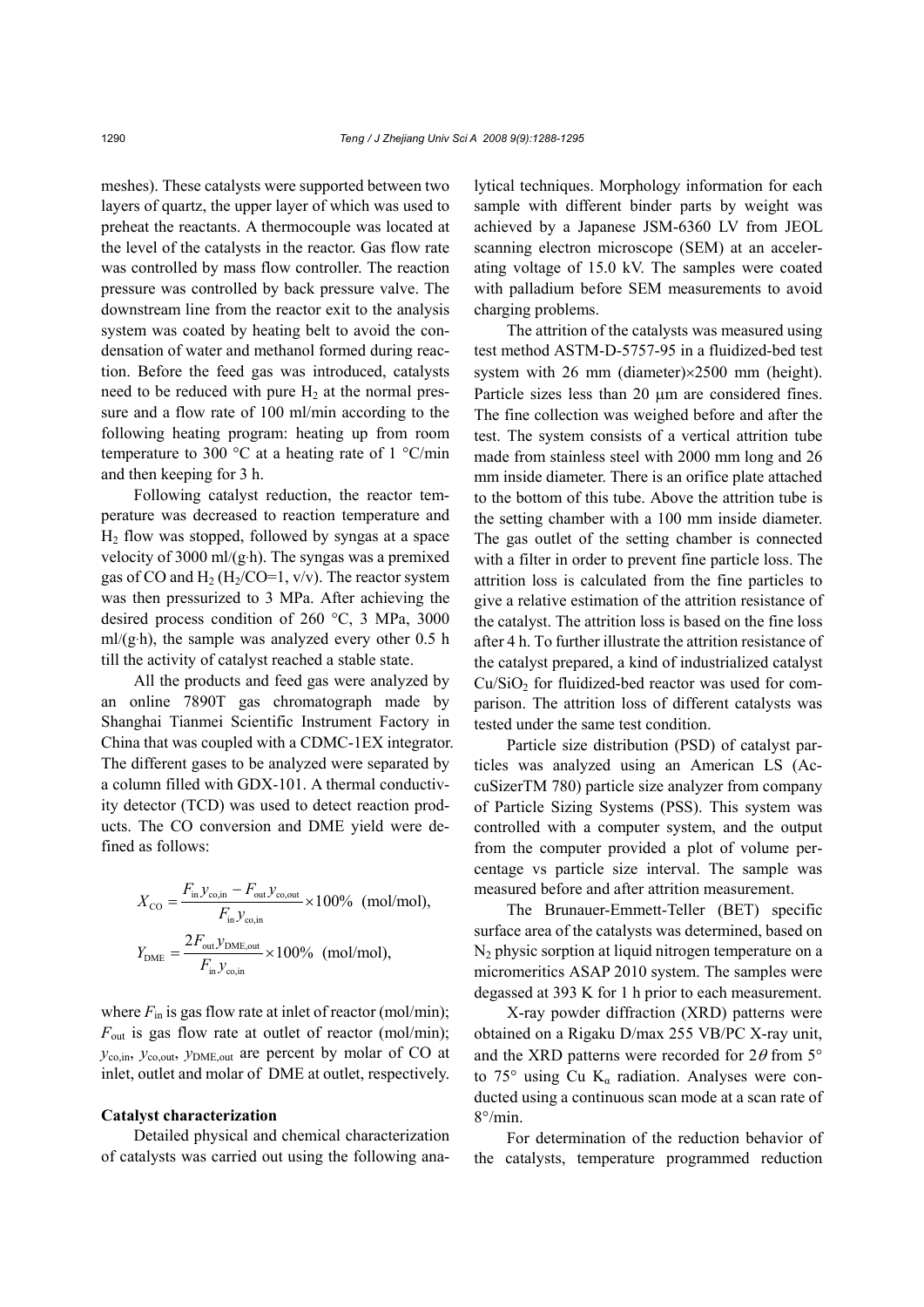(TPR) experiments were carried out on Autochem II 2920 system. A sample of close to 0.025 g was dried and degassed under Ar flow at 400 °C for 1 h, and followed by cooling down to ambient temperature. Reduction was performed under  $H<sub>2</sub>/Ar$  gas mixture  $(5/95, v/v)$ . The total gas flow was 50 ml/min and temperature program was 25~600 °C at a heating rate of 5 °C/min.

# RESULTS AND DISCUSSION

#### **Effect of binder silica sol on catalytic activity**

When catalytic activity was inspected in a fluidized-bed reactor, a lot of gas was needed and the operation was complicated. Since the main purpose of the evaluation of catalytic activity was to inspect the change of the catalytic activity after adding binder, namely the relative values of the activity, the evaluation on the catalytic activity mainly in the fixed-bed micro-reactor was conducted.

The effect of binder silica sol on the catalytic activity was shown in Fig.1. Generally, the CO conversion and DME yield decreased with an increase in concentration of binder silica sol. However, as can be seen, the catalytic activity was not remarkably decreased in the range of 0 to 20 wt% silica sol; beyond 20 wt% addition of silica sol catalytic activity and DME yield decreased significantly. Gas chromatography analysis showed that the main by-product was methanol. The content of methanol increased with the increase of the silica sol. This is mainly due to existing a preferential affinity of the methanol dehydration component for the silica sol leading to surface blocking proved by the following XRD patterns, which inhibited the reaction of methanol to DME. For



Fig.1 Effect of silica sol on catalytic activity

the catalyst without silica sol, CO conversion and DME yield were 66.8% and 46.2%, respectively. When 20 wt% silica sol was introduced to the catalyst, the CO conversion decreased to 60.5% and the yield of DME decreased to 42%, indicating that it is possible to improve the attrition resistance by addition of binder silica sol to the catalyst components followed by spray drying without greatly sacrificing the activity of catalyst.

The catalyst containing 20 wt% silica sol was evaluated in a laboratory-scale fluidized-bed reactor. The experimental results showed that the catalyst had a good activity and selectivity. The detail results were described in (Teng, 2004). Then, the morphology information, PSD and other characteristics of the particles were characterized.

## **Catalyst characterization**

There was a great influence of physical and chemical property of catalysts on the catalytic property. Different characterization methods were used to explain and identify the experiment results.

## 1. BET

The BET specific surface area, pore volume, average pore diameter and attrition loss of catalysts with binder silica sol from 0 to 30 wt% were listed in Table 1. The attrition loss was based on the weight of the fine particles after 4 h. As shown, the attrition loss decreased with an increase in concentration of silica sol, indicating silica sol is favorable for the improvement of attrition resistance. The BET specific surface area and pore volume of catalysts showed the maxima, while average pore diameter decreased with increasing silica sol. The results may be explained by that silica sol enters the pores of the original network of the catalysts, which helps to prevent a collapse of

|           |  |  |  | Table 1 Effect of silica sol on physical properties of |  |
|-----------|--|--|--|--------------------------------------------------------|--|
| catalysts |  |  |  |                                                        |  |

| Content      | Surface   | Pore   | Average pore                  | Attrition       |
|--------------|-----------|--------|-------------------------------|-----------------|
| of silica    | area      | volume | diameter                      | loss(4 h)       |
| sol $(wt\%)$ | $(m^2/g)$ | (ml/g) | $(\times 10^{-10} \text{ m})$ | $(\frac{6}{h})$ |
| 0            | 128.64    | 0.3738 | 172.628                       |                 |
| 5            | 131.86    | 0.4429 | 166.532                       | 14.3            |
| 10           | 140.96    | 0.5213 | 162.012                       | 9.2             |
| 15           | 142.96    | 0.5735 | 159.351                       | 7.1             |
| 20           | 143.89    | 0.5997 | 157.350                       | 6.1             |
| 25           | 140.24    | 0.5672 | 154.287                       | 4.6             |
| 30           | 135.67    | 0.5099 | 150.873                       | 3.2             |
|              |           |        |                               |                 |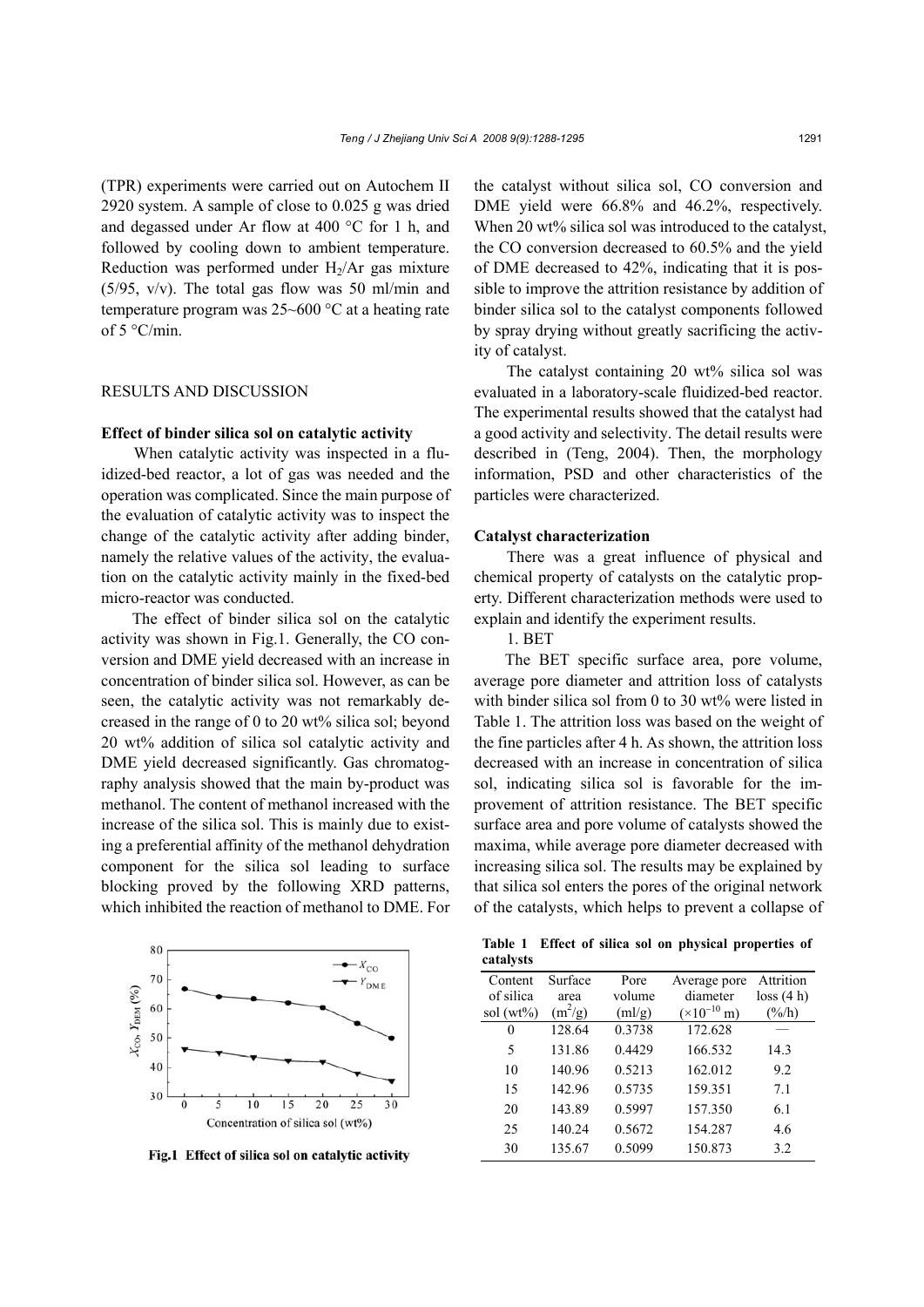pore structure. On the other hand, there are interlocking forces created between the binder silica sol and catalyst components. It was also found that the catalysts with different content of binder silica sol had a density of about  $0.53{\sim}0.60$  g/cm<sup>3</sup> (not shown in Table 1), indicating that for the density there was no significant change with the addition of binder.

## 2. XRD

XRD of the catalysts containing 10 wt% binder, 20 wt% binder and the catalyst without silica sol were shown in Fig.2. The patterns had been plotted over 2*θ* value ranging from 5° to 75°. The identification of different species referred to Wang *et al.*(2006b). The XRD patterns of the catalysts with binder were nearly identical to that of catalyst without binder, indicating that binder silica sol had no remarkable effect on the crystal structure of catalyst components, no new species produced and the binder highly dispersed among the catalyst components in the amorphous state. Whereas, with addition of silica sol, diffraction peaks of HZSM-5 became sharper which meant that there was an interaction between the HZSM-5 and  $SiO<sub>2</sub>$ , resulting in the gathering of HZSM-5. This reduced the catalytic activity for methanol dehydration.



**Fig.2 XRD patterns of catalysts**  A: catalyst without binder; B: catalyst with 10 wt%

## 3. SEM

Fig.3 illustrated the morphologies of catalysts with 10 wt%, 20 wt% and 30 wt% binder silica sol. It can be observed that, generally, the catalysts were spherical in shape. This showed that binder silica sol was favorable for the formation of spherical particle. When the amount of silica sol was 10 wt%, the smaller and larger particles were basically irregularly shaped. The medium sized particles were relatively more spherical. For the catalyst particles with 30 wt% binder, they were not as spherical as expected, probably partly due to particle agglomerate during spray drying. Catalyst with 20 wt% binder was found to be the best in terms of sphericity of particles, indicating an optimum binder level of about 20 wt%. On the other hand, the PSD of catalyst with 20 wt% silica sol showed that the average particle size of catalyst shaped by spray drying was 180 μm as shown in Fig.4, which was just needed for DME production in fluidized-bed reactor.

4. TPR

A summary of the TPR characterization results for the catalysts was given in Table 2. The TPR results indicated that hydrogen consumption during TPR decreased with an increase in the concentration of the binder content. This was considered to be mainly due to decrease in the content of copper oxide in the catalyst. However, there was almost no change for the main peak temperature of the samples, with all at roughly 165 °C corresponding to the reduction CuO→Cu. These results suggested that there was no effect on the interaction of the catalyst components by the addition of an amount of binder.

#### **Attrition mechanism**

In order to investigate how particles were attrited, the morphological changes before and after a kind of attrition test were measured using a microscope. The



**Fig.3 SEM image of the catalysts shaped by spray drying. (a) Catalyst with 10 wt% binder; (b) Catalyst with 20 wt% binder; (c) Catalyst with 30 wt% binder**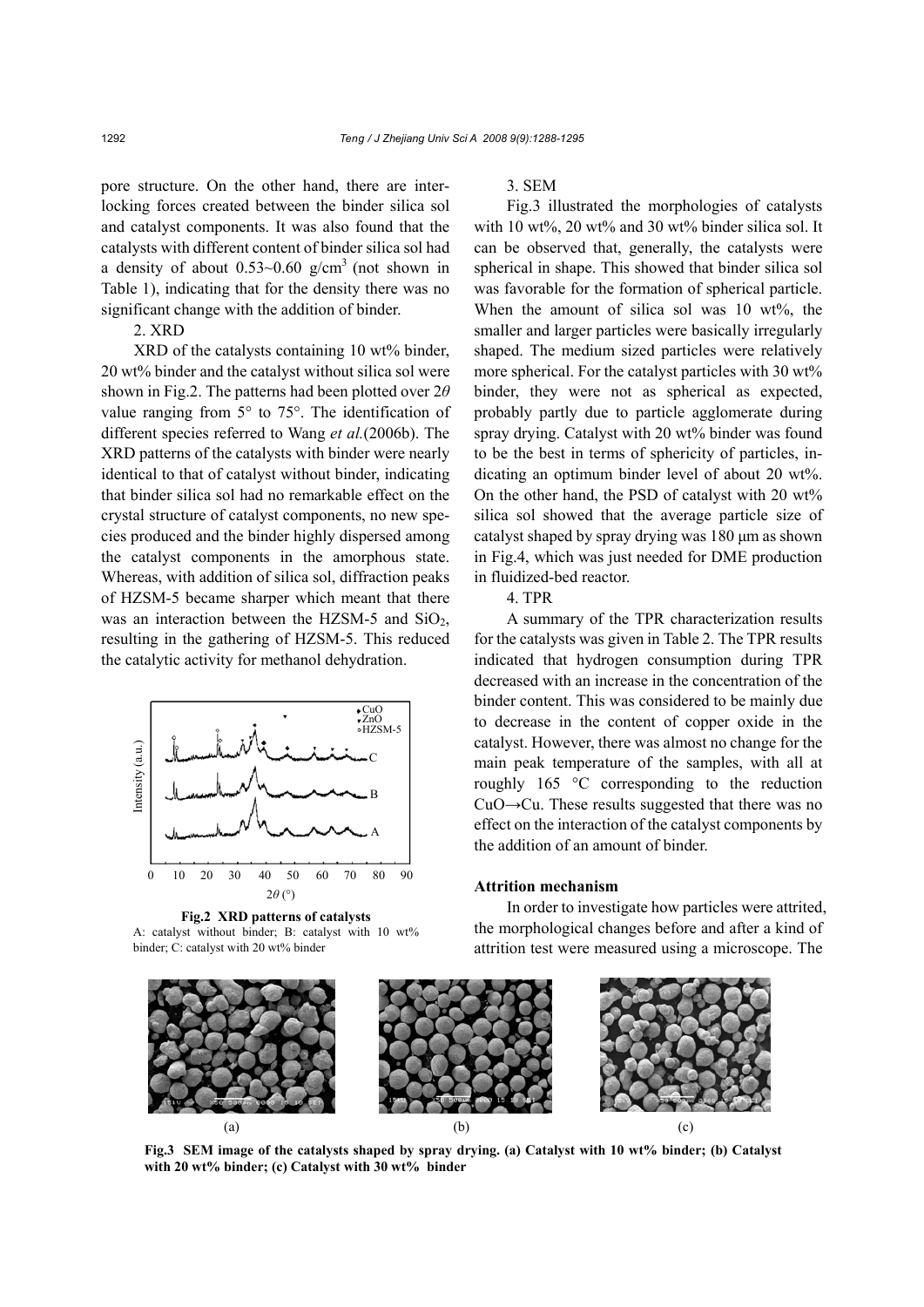

Fig.4 Particle size distribution of catalyst with 20 wt% binder

**Table 2 TPR results of the catalysts** 

| Amount of binder | $H2$ consumed peak  | Temperature |
|------------------|---------------------|-------------|
| $(wt\%)$         | (mmol $H_2/g$ cat.) |             |
| 0                | 43.0                | 165         |
| 10               | 39.0                | 164         |
| 15               | 38.8                | 163         |
| 20               | 34.5                | 165         |
| 25               | 32.8                | 163         |
| 30               | 31.6                | 162         |

SEM images of catalysts particles with 20 wt% binder before and after attrition test were shown in Fig.5. From Fig.5, we can see clearly that the particles after attrition test did not show any significant change in sphericity. However, the number of bigger particles was obviously disappearing and the amount of smaller size particles increased after attrition test. Furthermore, after attrition test, the average particle size decreased from 180 μm to 170 μm and the particles in the range of  $0\neg 50$  µm increased as shown in Fig.4. Therefore, combining the results of PSD and SEM, it would appear that particle attrition in the fluidized-bed test system is mainly caused by fracture of larger particles. A mother particle is disintegrated into two or more parts because of the collision between particles and equipment wall, among particles as well, decreasing the average particle size. Then the fragments were rounded off by the abrasion of gas, creating fine particles. The conclusion is in agreement with the theory proposed by Welt (1977) and Boerefijn *et al*.(2000), that the larger the particle diameter, the greater its rate of attrition. The attrition mechanism proposed in this paper can be described as Fig.6. According to this attrition mechanism, to further improve the attrition resistance, addition of other structural promoters could be considered in the next work.





**Fig.5 SEM image of catalysts with 20 wt% binder. (a) Before attrition test; (b) After attrition test** 



**Fig.6 Mechanism of particle attrition** 

## **CONCLUSION**

To develop a catalyst with high catalytic activity and attrition resistance used for DME synthesis in fluidized-bed reactor, addition of silica sol as binder to the active components of catalyst followed by spray drying was employed to improve the attrition resistance but with minor effects on the reduction of the catalytic activity. Within the range of  $0\nu$ -20 wt% silica sol, there was no remarked decrease in catalytic activity, although CO conversion and DME yield decreased with the increase in silica sol content, in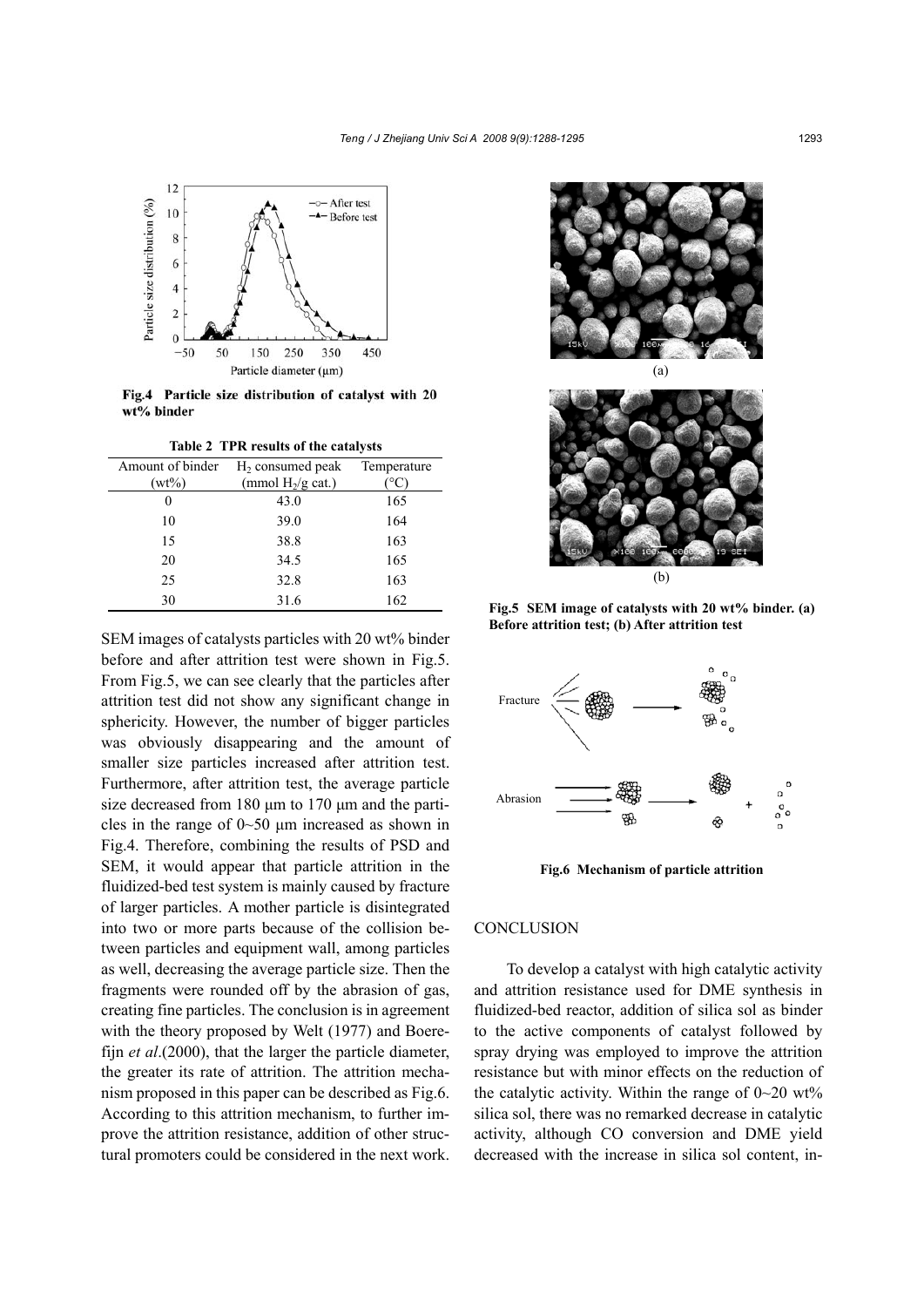dicating that the attrition resistance was improved without greatly sacrificing the activity. The characterization of catalysts showed that binder silica sol had little effect on the chemical property of catalysts. Therefore, the catalyst studied in this paper has a great potential for fluidized-bed reactor application to directly synthesize DME. On the basis of further analysis by SEM and PSD, it is suggested that particle attrition is strongly affected by the fracture of bigger size particles and then the abrasion of the fragments by removal of outer surface that contains a lot of sharp corners.

#### **References**

- Andreasen, J.W., Rasmussen, F.B., Helveg, S., Molenbroek, A., Stahl, K., Nielsen, M.M., Feidenhans, R.J., 2006. Activation of a Cu/ZnO catalyst for methanol synthesis. *Journal of Applied Crystallography*, **39**(2):209-221. [doi:10.1107/S0021889806003098]
- Boerefijn, R.N., Gudde, J., Ghadiri, M., 2000. A review of attrition of fluid cracking catalyst particles. *Advanced Powder Technology*, **11**(2):145-174. [doi:10.1163/156855 200750172286]
- Bukur, D.B., Ma, W.P., Carreto-Vazquez, V., 2005. Attrition studies with precipitated iron Fischer-Tropsch catalysts under reaction conditions. *Topics in Catalysis*, **32**(3-4): 135-141. [doi:10.1007/s11244-005-2885-6]
- Fei, J.H., Tang, X.J., Hou, Z.Y., Lou, H., Zheng, X.M., 2006. Effect of copper content on Cu-Mn-Zn/zeolite-Y catalysts for the synthesis of dimethyl ether from syngas. *Catalysis Communications*, **7**(11):827-831. [doi:10.1016/j.catcom. 2006.03.007]
- Gogate, M.R., Vijayaraghavan, P., Lee, S., Kulik, C.J*.*, 1992. Liquid-Phase dimethyl ether synthesis process from syngas. *Fuel Science and Technology International*, **10**(3):281-287.
- Guo, Q.G., Huang, Y.M., 1997. Studies on preparation of the catalyst for synthesizing of low carbon olefin from CO+H2. *Natural Gas Chemical Industry* (*C1 Chemistry and Technology*), **22**(2):25-29 (in Chinese).
- Kim, J.H., Park, M.J., Kim, S.J. Joo, O.S., Jung, K.D., 2004. DME synthesis from synthesis gas on the admixed catalysts of Cu/ZnO/Al<sub>2</sub>O<sub>3</sub> and ZSM-5. *Applied Catalysis A: General*, **264**(1):37-41. [doi:10.1016/j.apcata.2003.12. 058]
- Liu, D.H., Xu, J., Zhang, H.T., Fang, D.Y., 2002. Direct synthesis of dimethyl ether from syngas in three phase agitated reactors. *Chinese Journal of Chemical Engineering*, **53**(1):103-106.
- Lu, W.Z., Teng, L.H., Xiao, W.D., 2002. Simulation analysis of fixed-bed reactor for dimethyl ether synthesis. *Natural Gas Chemical Industry*, **27**(4):53-57 (in Chinese).
- Luan, Y.H., Xu, H.G., Yu, C.Y., Li, W.Z., Hou, S.F., 2007. In-situ regeneration mechanisms of hybrid catalysts in the

one-step synthesis of dimethyl ether from syngas. *Catalysis Letters*, **115**(1-2):23-26. [doi:10.1007/s10562-007- 9066-0]

- Moradi, G.R., Ghaneia, R., Yaripour, F., 2007a. Comparison of the performance of different hybrid catalysts for direct synthesis of dimethyl ether from synthesis gas. *Reaction Kinetics and Catalysis Letters*, **92**(1):137-145. [doi:10. 1007/s11144-007-5032-5]
- Moradi, G.R., Nosrati, S., Yaripour, F., 2007b. Effect of the hybrid catalysts preparation method upon direct synthesis of dimethyl ether from synthesis gas. *Catalysis Communications*, **8**(3):598-606. [doi:10.1016/j.catcom.2006.08. 023]
- Omata, K., Watanabe, Y., Umegaki, T., Ishiguro, G., Yamada, M., 2002. Low-pressure DME synthesis with Cu-based hybrid catalysts using temperature-gradient reactor. *Fuel*, **81**(11-12):1605-1609. [doi:10.1016/S0016-2361(02) 00080-7]
- Peng, X.D., Toseland, B.A., Tijim, P.J.A., 1999. Kinetic Understanding of the chemical synergy under LPDME condition once-through applications. *Chemical Engineering Science*, **54**(13-14):2787-2792. [doi:10.1016/S0009-2509 (98)00343-1]
- Petukhov, Y., Kalman, H., 2003. A new apparatus for particle impact tests. *Particle and Particle Systems Characterization*, **20**(4):267-275. [doi:10.1002/ppsc.200390032]
- Qi, G.X., Fei, J.H., Zheng, X.M., Hou, Z.Y., 2001. DME synthesis from carbon dioxide and hydrogen over Cu-Mo/HZSM-5. *Catalysis Letters*, **72**(1-2):121-124. [doi:10.1023/A:1009049513834]
- Ramos, F.S., Duarte, A.M., Farias, L.E., Borges, J.L., Monteiro, M.A., Fraga, E.F., Sousa-Aguiar, L.G., 2005. Role of dehydration catalyst acid properties on one-step DME synthesis over physical mixtures. *Catalysis Today*, **101**(1):39-44. [doi:10.1016/j.cattod.2004.12.007]
- Ray, Y.C., Jiang, T.S., Wen, C.Y., 1987. Particle attrition phenomena in a fluidized bed. *Powder Technology*, **49**(3): 193-206. [doi:10.1016/0032-5910(87)80128-6]
- Semelsberger, T.A., Kevin, C.O., Rodney, L., 2006. Generating hydrogen-rich fuel-cell feeds from dimethyl ether (DME) using Cu/Zn supported on various solid-acid substrates. *Applied Catalysis A: General*, **309**(2):210-223. [doi:10.1016/j.apcata.2006.05.009]
- Sun, K.P., Lu, W.W., Wang, M., Xu, X.L., 2004. Low-temperature synthesis of DME from  $CO<sub>2</sub>/H<sub>2</sub>$  over Pd-modified CuO-ZnO-Al<sub>2</sub>O<sub>3</sub>-ZrO<sub>2</sub>/HZSM-5 catalysts. *Catalysis Communications*, **5**(7):367-370. [doi:10.1016/ j.catcom.2004.03.012]
- Takeguchi, T., Yanagisawa, K., Inui, T., Inoue, M., 2000. Novel synthesis routes for clean fuels through ultra-rapid synthesis of syngas as the trigger technology. *Applied Catalysis A: General*, **192**(2):201-309. [doi:10.1016/ S0926-860X(99)00343-9]
- Teng, L.H., 2004. Study on One-step Synthesis Process of Dimethyl Ether from Syngas: Resistant Attrition Catalysts for Fluidized-Bed Reactor. Ph.D Thesis, East China University of Science and Technology, China (in Chi-